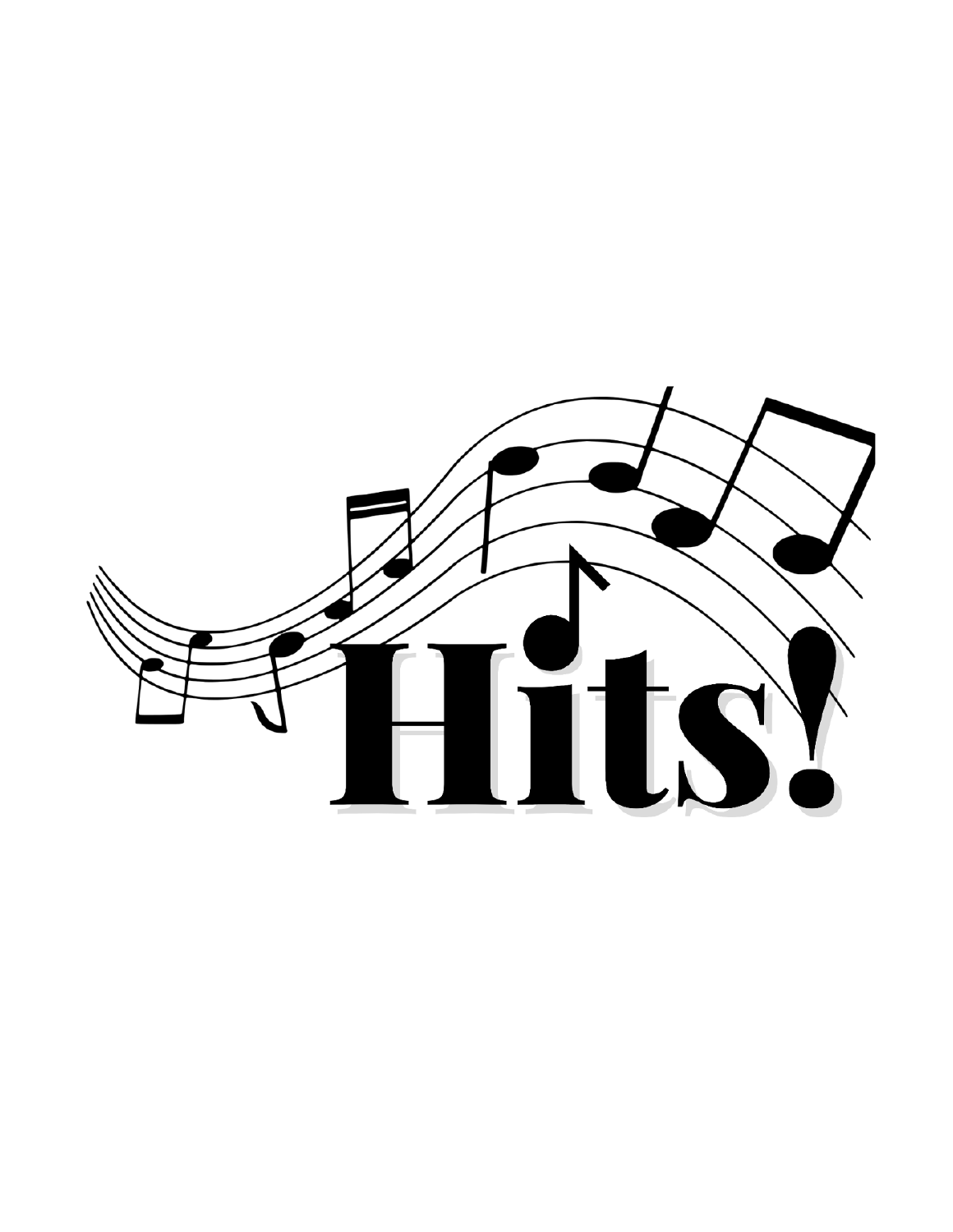#### Jesuit Drama proudly presents



## **Great Songs from Great Shows**

#### **Jesuit Drama** | *Student-Centered…Process-Oriented…in the Ignatian Tradition*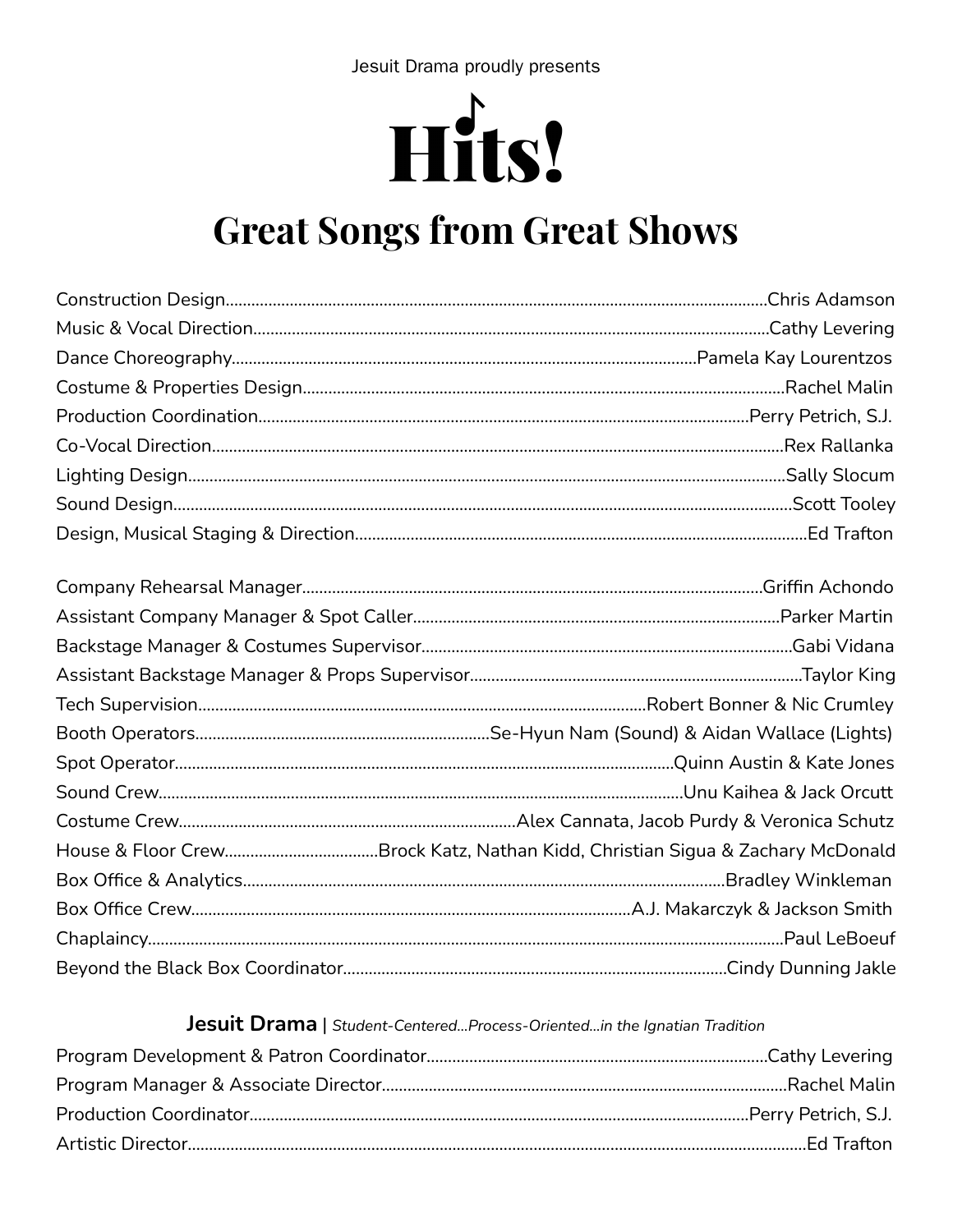## **Featuring**

Brooke Abildgaard, Marcos Alvarez, Greta Crumley, Jacob De La Torre, Livi Eichman, Antony Ghattas, Audrey Godlove, Gian Gonzalez, Emma May Gordon, Maggie Hanson, Jack Hemmert, Larriah Jackson, Nicholas Kasten, William Lee, Andrew McDonald, Gabby Neach, Sean Vincent Paredes, Evan Pettibone, Victor Reyes, Dominique Russell, Adilene Serrato, Samantha Snapp, Imani Thiara, Samantha Villena & Lauren Weideman

| At the Ballet" (from A Chorus Line)Female Ensemble, featuring Brooke, Emma May, Greta & Audrey" |  |
|-------------------------------------------------------------------------------------------------|--|
|                                                                                                 |  |
|                                                                                                 |  |
|                                                                                                 |  |
| "I'm Gonna Wash That Man Right Outta My Hair" (from South Pacific)Female Ensemble               |  |
|                                                                                                 |  |
|                                                                                                 |  |
|                                                                                                 |  |
|                                                                                                 |  |
|                                                                                                 |  |
|                                                                                                 |  |
|                                                                                                 |  |

### **The Hits! Band**

### **Acknowledgements**

Alyssa Benjamin; JHS Buildings & Grounds; Kasey Cardinale; John Cargile; Chris Chandley; Megan Chaney; Julia Clark; Virginia Clemmens; Terri Cuddy; Fadia Desmond; Hannah Frech; Ed Harris, S.J.; Mary Harrison; Leah Heine; Vicki Horvath; The Jesuit Community; Tammi Kormbaker; Gerry Lane; Anne Long; Maureen Longyear; John McGarry, S.J.; "Metal-of-the-Day"; Dean Mora; Colin O'Connor; Tom O'Neill, S.J.; Reynaldo Rangel; Carol Rose; Elizabeth Sands; Brian Skewis; Paul Speers; Rod Theodule; Margie Wagner; Julie Winkleman; Michael Wood; & Julia Yang